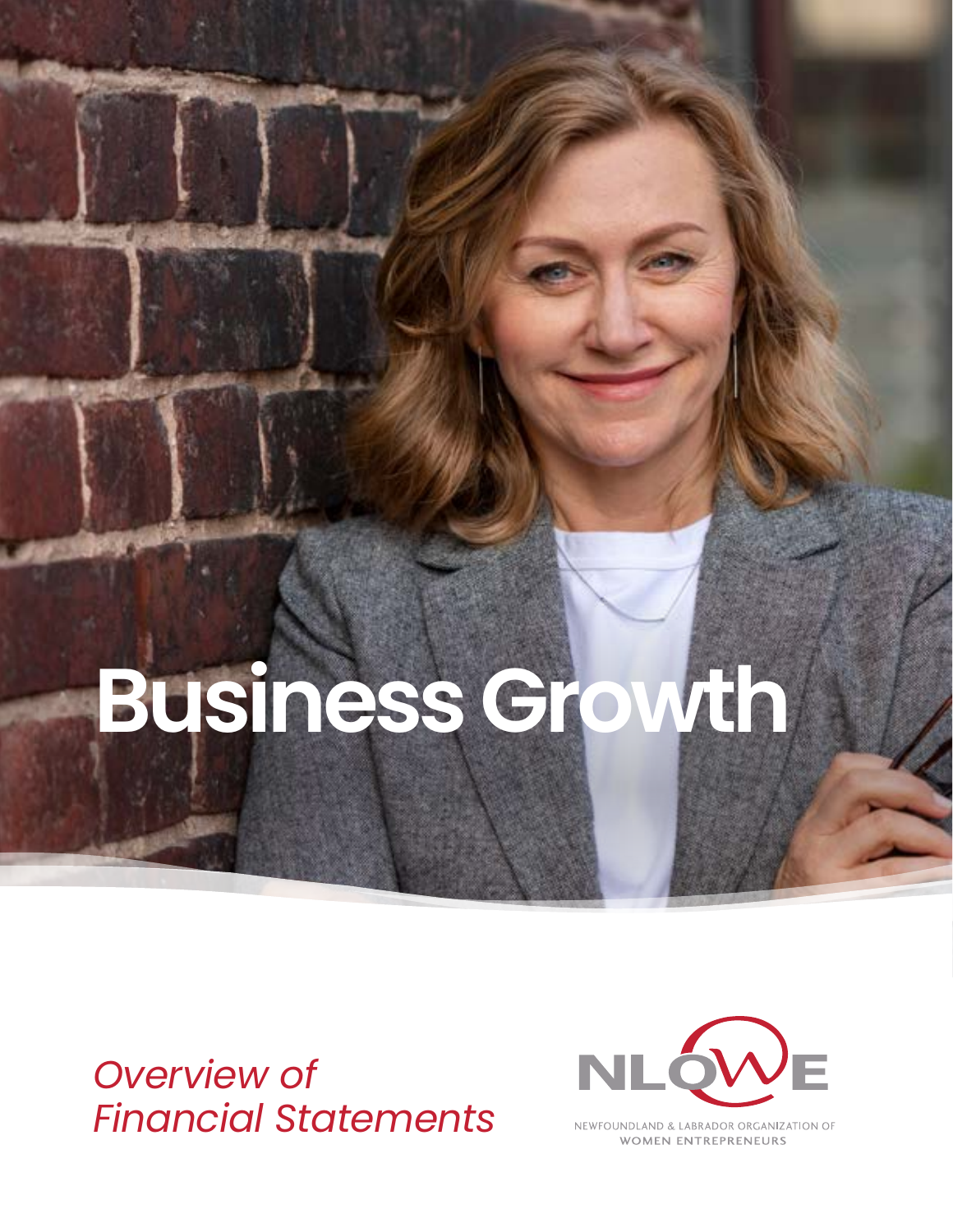# **Guidebook: Overview of Financial Statements**



# **What is a Financial Statement?**

A financial statement is a formal document prepared and recognized by business governance, legislation or taxation organizations.

A **financial statement** is not a financial report.

A **financial report** is a document prepared for internal use, and can include elements from various financial statements. For example, a quarterly financial report could include an income statement and balance sheet compiling three months' of data, for use by the management team for internal review and planning.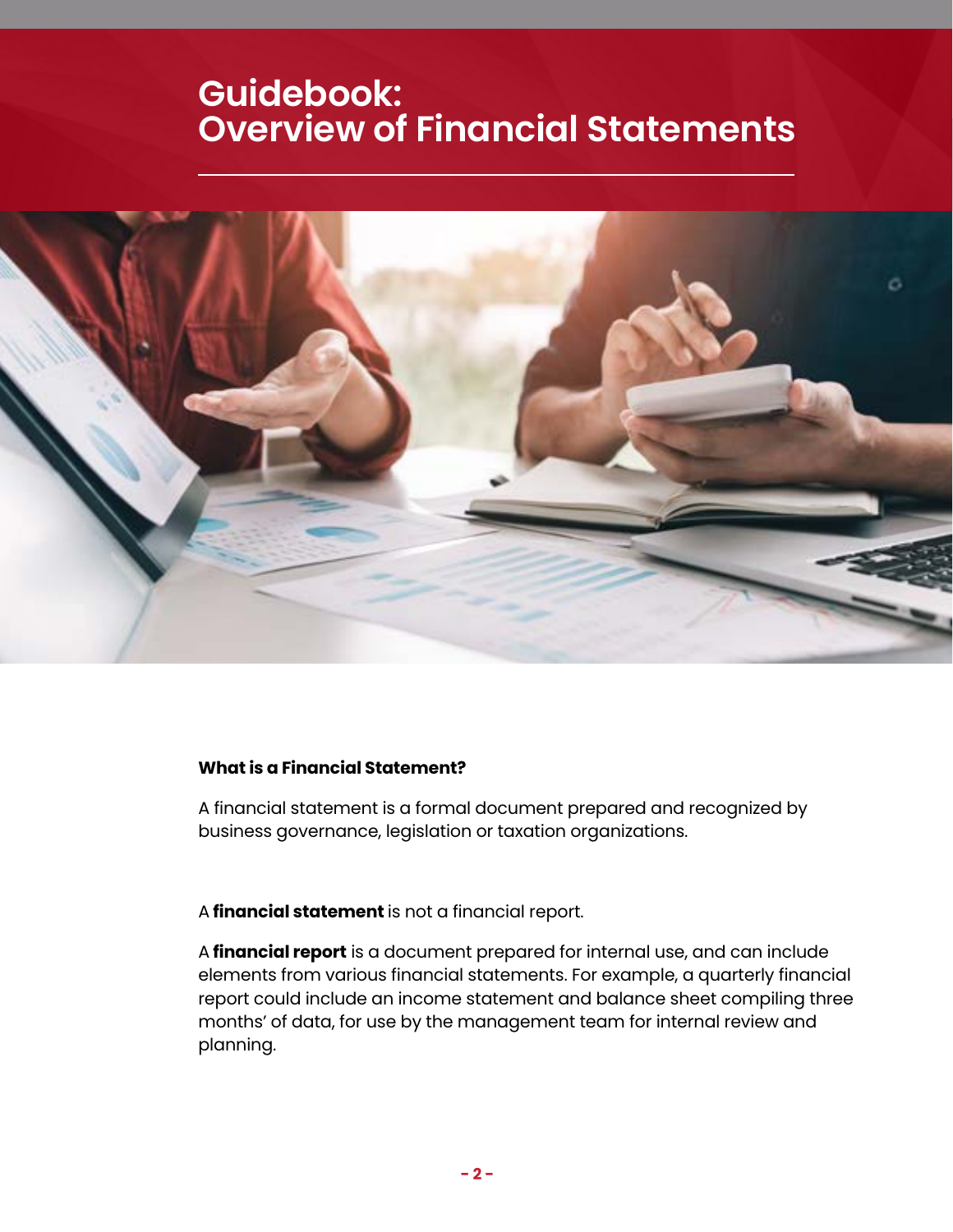# **How is a Financial Statement Prepared?**

The creation of financial statements begins with bookkeeping and ends with accounting.

Bookkeeping is the exercise of identifying, categorizing, and recording all the transactions that take place in a business. In general, everything a company does results in a bookkeeping transaction, including things that take place between the business and:

- Customers, who buy products and services sold by the business
- Employees, who are paid wages and provided benefits
- Vendors, who sell services, equipment, and supplies to the business
- Government agencies, who collect taxes from the business
- Sources of equity capital (investors or owners who put money in and take it out of the business)
- Sources of debt capital (banks and lending institutions)

Accounting, on the other hand, is the methodology used to record the transactions and prepare financial statements and reports. Accounting guidelines govern how businesses record transactions. They also dictate the design of the recordkeeping system that a business uses and how reports are prepared, based on the information gathered and put into the system.

# **Common Financial Terms**

**Asset:** Items of value owned by a business: cash, investments, inventory, equipment, real estate, or intellectual property, for example

**Accounts Receivable** are payments you are owed by customers who have ordered or purchased your goods and/ or services. Accounts Receivable is an asset account because even though money was not exchanged at the time, the company made a sale and money will come from that sale eventually.

**Current assets** are generally considered to be anything that will be converted into cash within one year, such as cash, accounts receivable, and inventory. Current assets continually turn over through the company.

**Fixed assets** are more permanent in nature. This includes vehicles, equipment, machinery, land, and buildings. They represent an investment in items that are necessary to carry on its normal operations. Fixed assets can also revolve (to purchase new equipment or update technology, for example) but usually they revolve very slowly.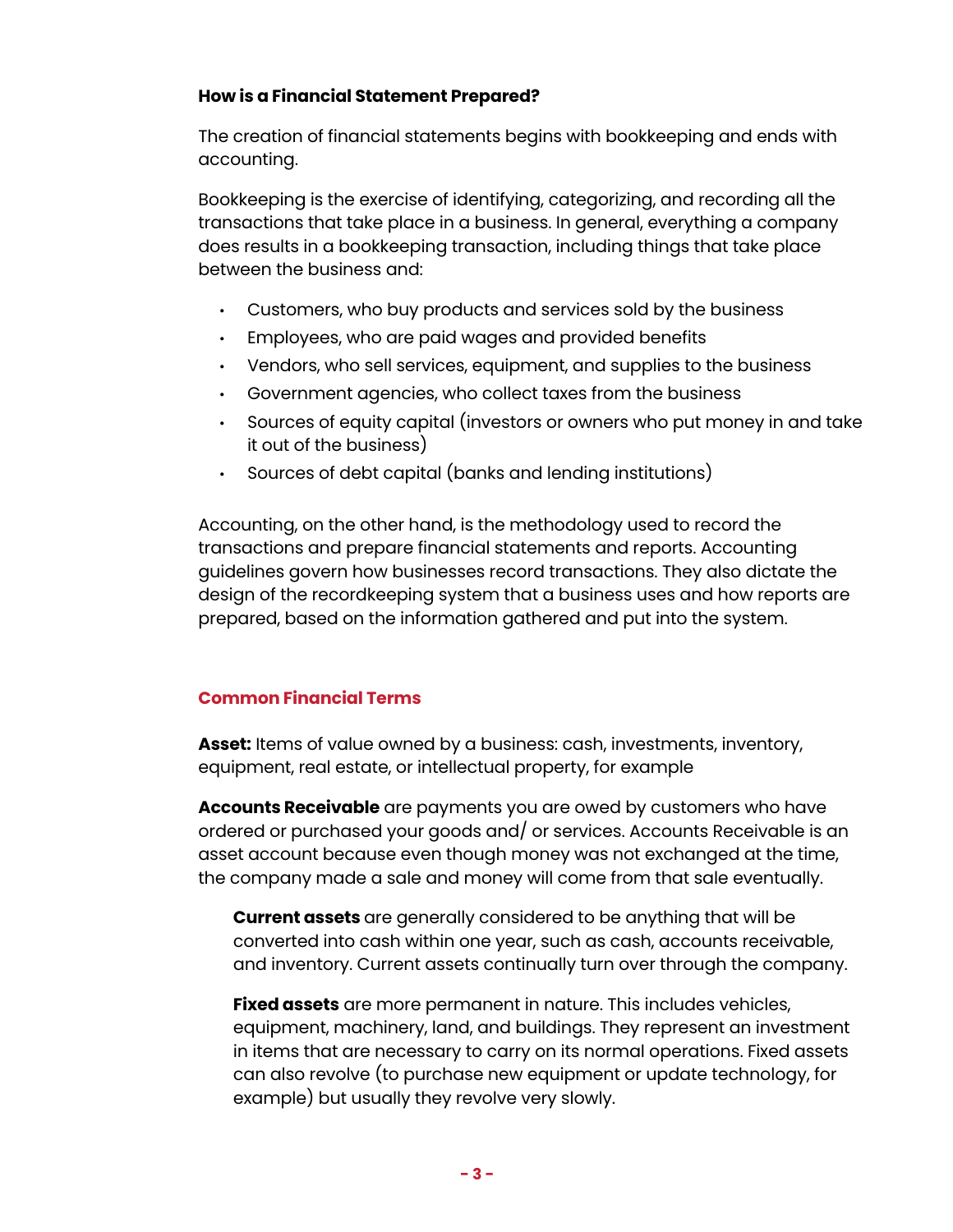**Liquidity** measures how quickly a company can convert its assets into cash. An ample cash balance provides security that the company can meet its obligations. The easier the conversion is, the more liquid the asset. Here is a list of current assets in order from most to least liquid:

- Accounts receivable
- Inventory
- Fixed assets

**Liability:** A debt owed to a creditor of the business. A creditor could be a supplier, landlord, shareholder, or employee – anyone or any company to which your company owes money.

**Current or Short-term liabilities** are due and payable usually within a year. Examples include accounts payable, bank overdrafts, payroll for employees, and short-term loans Accounts Payable are payments that your business owes and has yet to pay.

**Non-current or Long-term liabilities** are due and payable after 12 months or later. Examples include deferred taxes, mortgage payment, and capital leases.

**Contingent liabilities** are potential bills or payments that may or may not occur, such as product warranties or pending lawsuits. For example, costs are incurred only if a customer requires payout on a warranty or a lawsuit is settled against your company.

**Equity:** An owner's interest in the business. This can take the form of stocks, securities, shareholder loans or retained earnings.

**Revenues/ Income:** Proceeds earned from goods or services sold as a normal part of business operations Even though a company's "bottom line" (its net income) gets most of the attention from investors, the "top line" is where the revenue or income process begins.

**Gross Revenue/Income** refers to the total amount received from a business activity. It can refer to total profit or total sales

**Net Revenue/Income** or the "bottom line" refers to the amount left over after all applicable deductions have been made from the gross amount. If expenses exceed income, this account caption will read as a net loss. After the payment of preferred dividends, if any, net income becomes part of a company's equity position as retained earnings.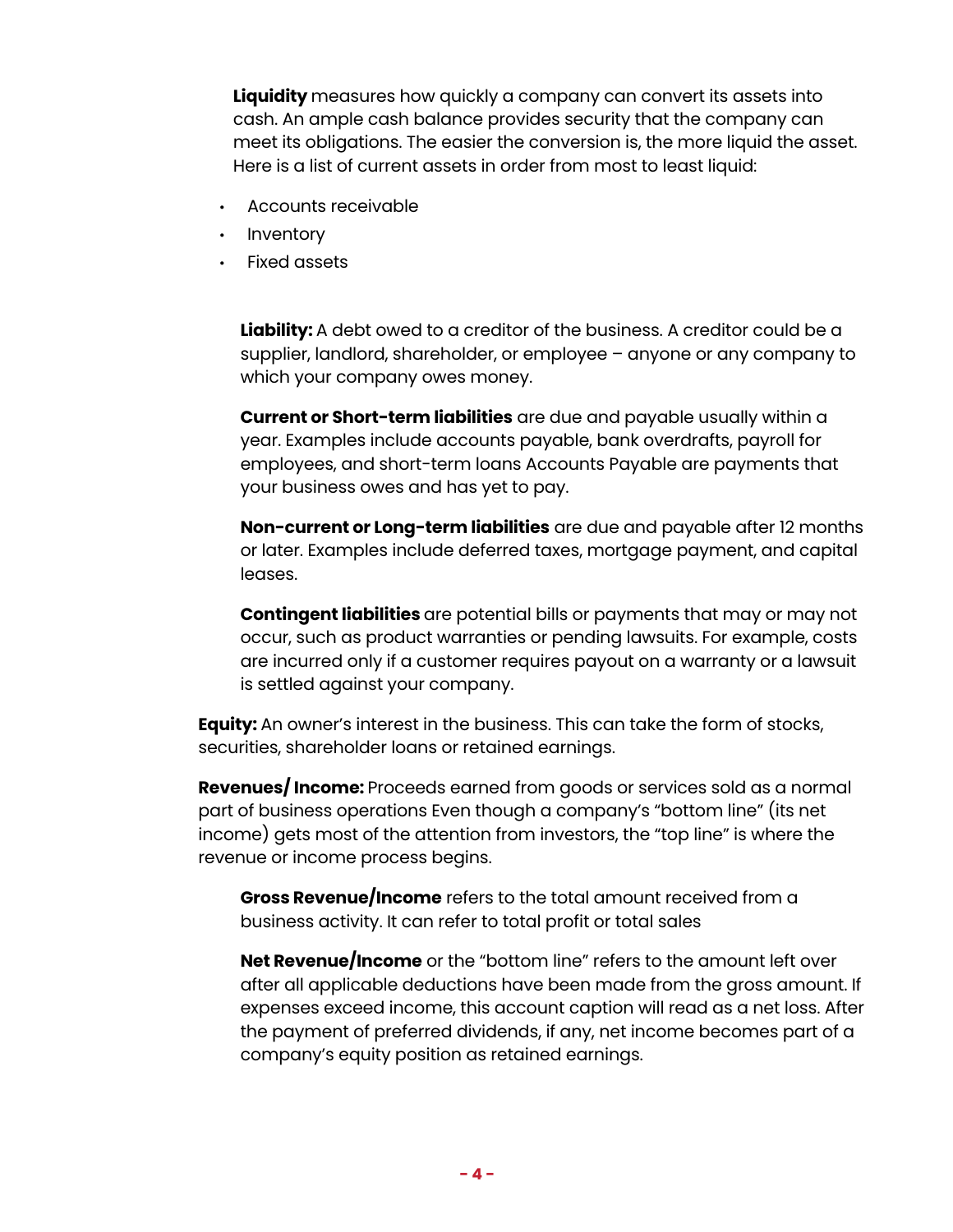**Expenses:** Costs incurred by the business for goods and services purchased in the process of generating revenues and running the business

**Overhead, or operating expenses** refers to expenses that do not directly generate profits but are essential to running your place of business and carrying out your activities that make profit. Examples of overhead include rent, insurance, telephone, internet, and utilities.

**Profit Margins:** Profit margin is part of a category of profitability ratios calculated as net income divided by revenue, or net profits divided by sales: Profit Margin = Net Income / Net Sales (revenue)

**Profit margins** are expressed as a percentage and, in effect, measure how much out of every dollar of sales a company actually keeps in earnings. A 20% profit margin, then, means the company has a net income of \$0.20 for each dollar of total revenue earned.

# **Key Financial Reports**

# **The Income Statement**

The **income statement** can also be called a profit and loss statement or operating statement. This is a summary of the income and expenses of a business during a certain period: monthly, quarterly, or annually. If the company has more income than expenses for a certain period it has net income (a profit). If the expenses exceed income, the company has a net loss.

An income statement is used to track revenues and expenses so that you can determine the operating performance of your business over a period of time. Small business owners use these statements to find out what areas of their business are over budget or under budget. Specific items that are causing unexpected expenditures can be pinpointed, such as phone, fax, mail, or supply expenses. Compare your expenses from year to year, or month to month to ensure that you have control of your expenses.

Income can be broken into two broad categories: **service income** and **sales income.** The difference between the two lies in the need to consider inventory costs. Service income is derived from performing a service while sales income is derived from selling a product. In general, service companies have staff that perform a service for a customer, while sales companies have product that they sell.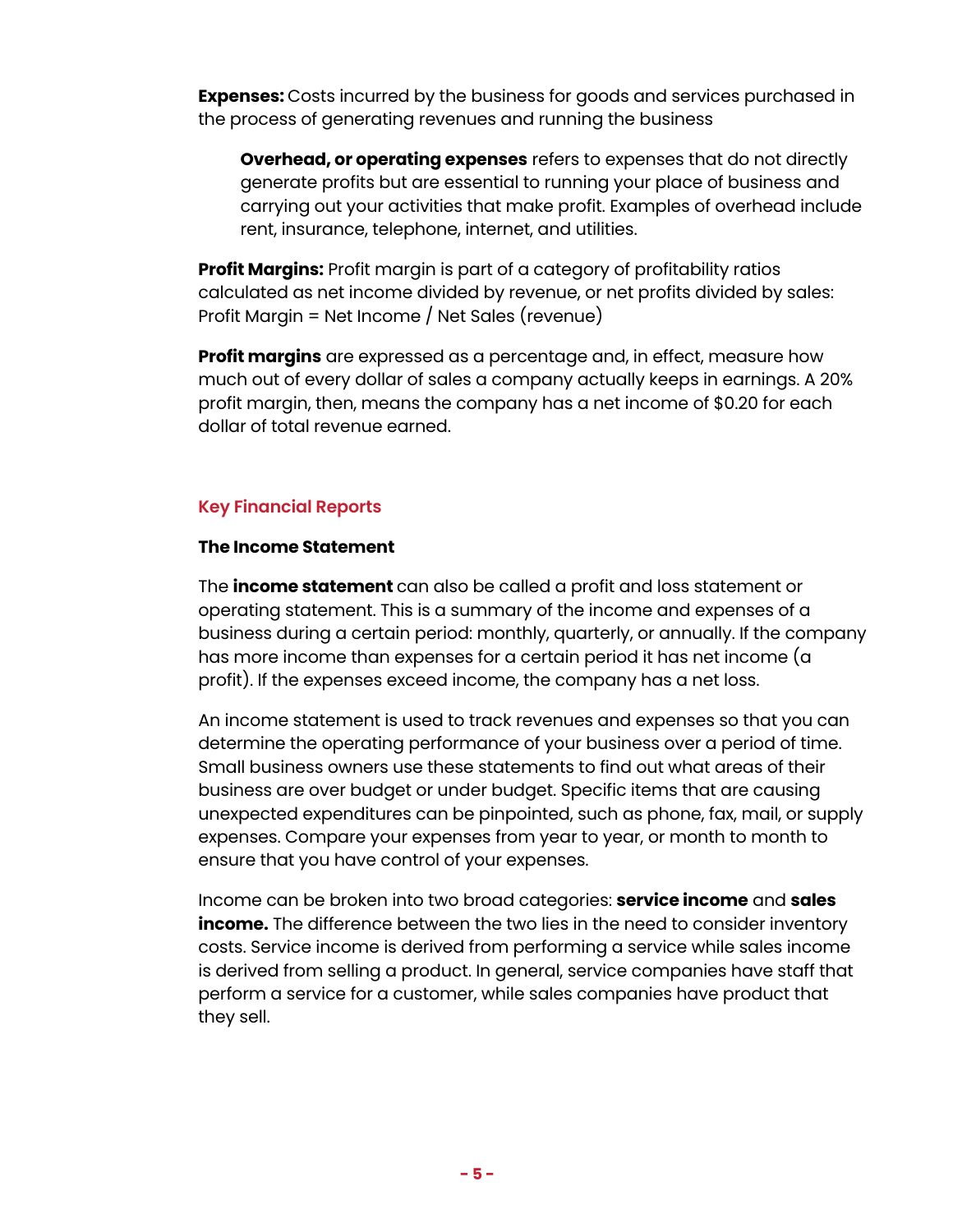With service income, the profit can be determined simply by deducting expenses associated with performing the service. With sales income, however, you must consider the cost of creating the product (raw materials, labor, overhead, etc.). This inventory cost is referred to as the **cost of goods sold.**

The income statement equation typically looks like this:

# **Revenue - Expenses = Net Income or Loss**

Some examples of the types of accounts that influence net income and are reported on the income statement include:

- Revenue
- Advertising expenses
- Repair expenses
- Utilities expenses
- Wage expenses

# **Sample Income Statement**

| <b>INCOME STATEMENT:</b>     |           |
|------------------------------|-----------|
| All Seasons Adventure Inc.   |           |
| for the year 2020            |           |
|                              |           |
| <b>REVENUE</b>               | \$100,000 |
| Cost of Goods Sold (COGS)    | \$35,000  |
|                              |           |
| <b>Gross Profit</b>          | \$65,000  |
|                              |           |
| <b>Expenses</b>              |           |
| <b>Salaries and Benefits</b> | \$30,000  |
| <b>Rent and Overhead</b>     | \$10,000  |
| Depreciation/Amortization    | \$20,000  |
|                              |           |
| <b>Total Expenses</b>        | \$60,000  |
|                              |           |
| <b>Earnings Before Tax</b>   | \$5,000   |
|                              |           |
|                              |           |
| <b>Taxes</b>                 | \$1,500   |
| <b>Net Earnings</b>          | \$3,500   |
|                              |           |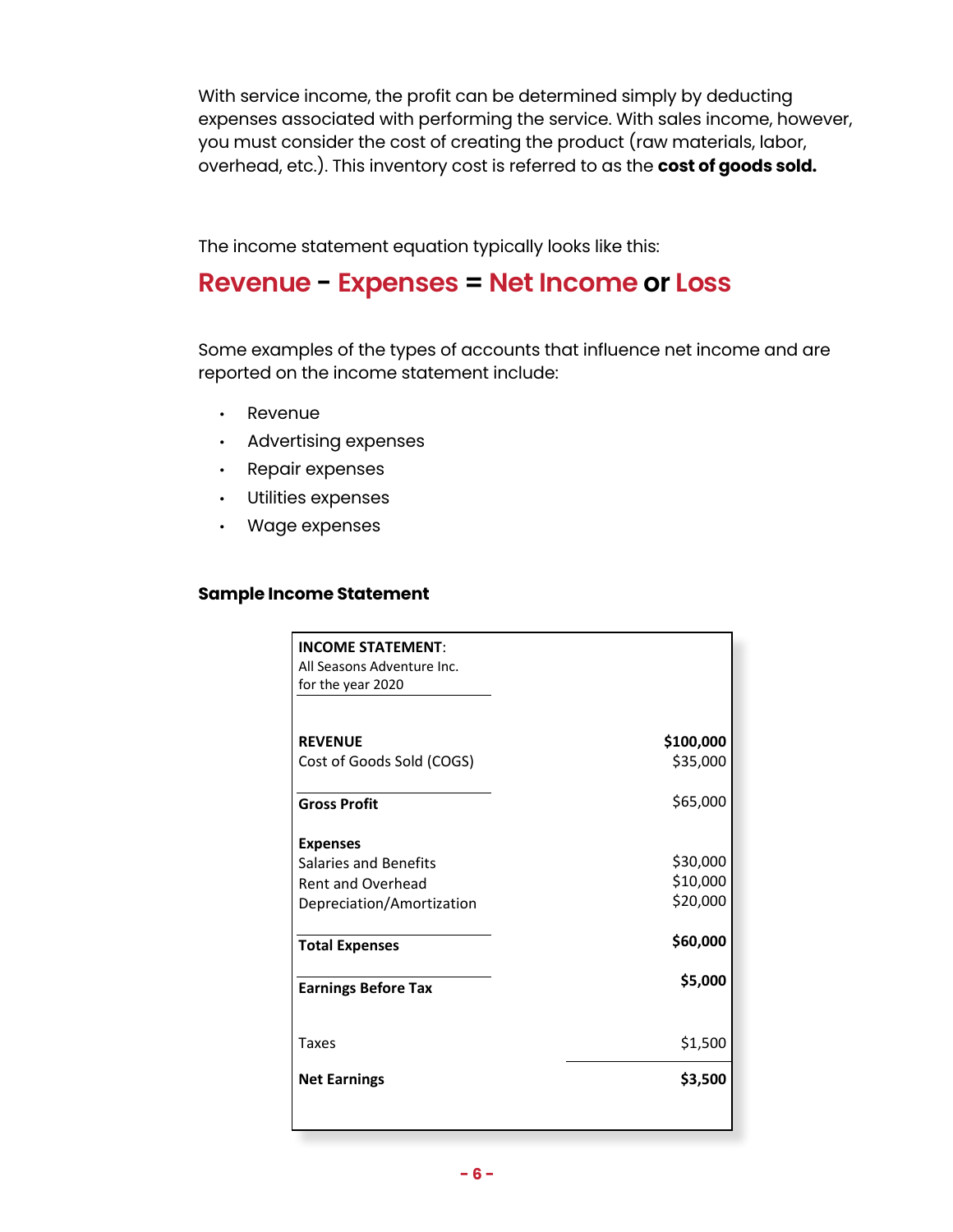# **Balance Sheet**

The purpose of a balance sheet is to show what a company owns and owes as of a specific date. Income statements are prepared "for the period ending" and balance sheets are prepared "as at" a certain date.

The balance sheet summarizes what the business owns and compares it to what the business owes. It does so in a standard format to make it easy to see what kind of financial shape the business is in. If a business has more assets than liabilities, that's a good sign. On the other hand, if a company has more liabilities than assets, it might be a sign of trouble.

The balance sheet equation typically looks like this:

# **Assets - Liabilities = Equity**

This is what people refer to as "balancing the books:" ensuring that this equation is always in balance.

Accounts typically reported on the balance sheet include:

- Accounts receivable (money owed to the company but not collected)
- Cash
- Equipment
- Accounts and notes payable
- Prepaid items
- Unearned revenue
- Vehicles, land, and buildings, and their accumulated, individual depreciation (decrease in value)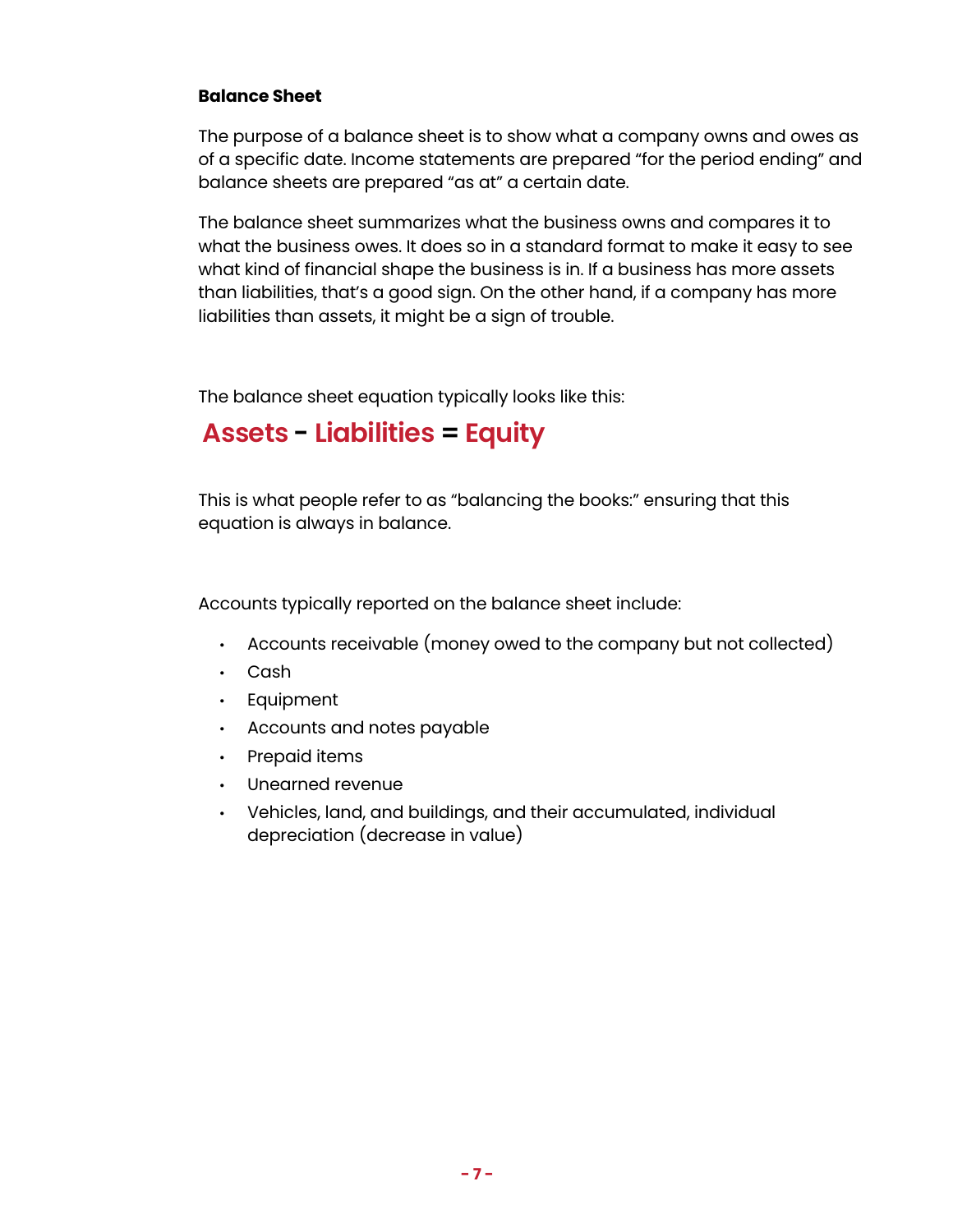|                                            |                                 | Name of Business: All Seasons Adventure Inc. |
|--------------------------------------------|---------------------------------|----------------------------------------------|
|                                            | as at (date): December 31, 2020 |                                              |
|                                            |                                 |                                              |
| <b>ASSETS</b>                              |                                 |                                              |
| Cash                                       | \$15,000                        |                                              |
| Inventory                                  | \$10,000                        |                                              |
| Property/Equipment                         | \$160,000                       |                                              |
| <b>Accounts Receivable</b>                 | \$3,000                         |                                              |
| <b>TOTAL ASSETS</b>                        | \$188,000                       |                                              |
|                                            |                                 |                                              |
| <b>LIABILITIES</b>                         |                                 |                                              |
| Bank loans.                                | \$30,000                        |                                              |
| Accounts payable                           | \$5,000                         |                                              |
| <b>TOTAL LIABILITIES.</b>                  | \$35,000                        |                                              |
|                                            |                                 |                                              |
| <b>OWNER EQUITY</b>                        |                                 |                                              |
| Capital contributions/investment \$150,000 |                                 |                                              |
| Retained earnings                          | \$3,500                         |                                              |
| <b>Total Owner Equity</b>                  | \$153,000                       |                                              |
| TOTAL LIABILITIES AND OWNER'S EQUITY       |                                 | \$188,000                                    |
|                                            |                                 |                                              |
|                                            |                                 |                                              |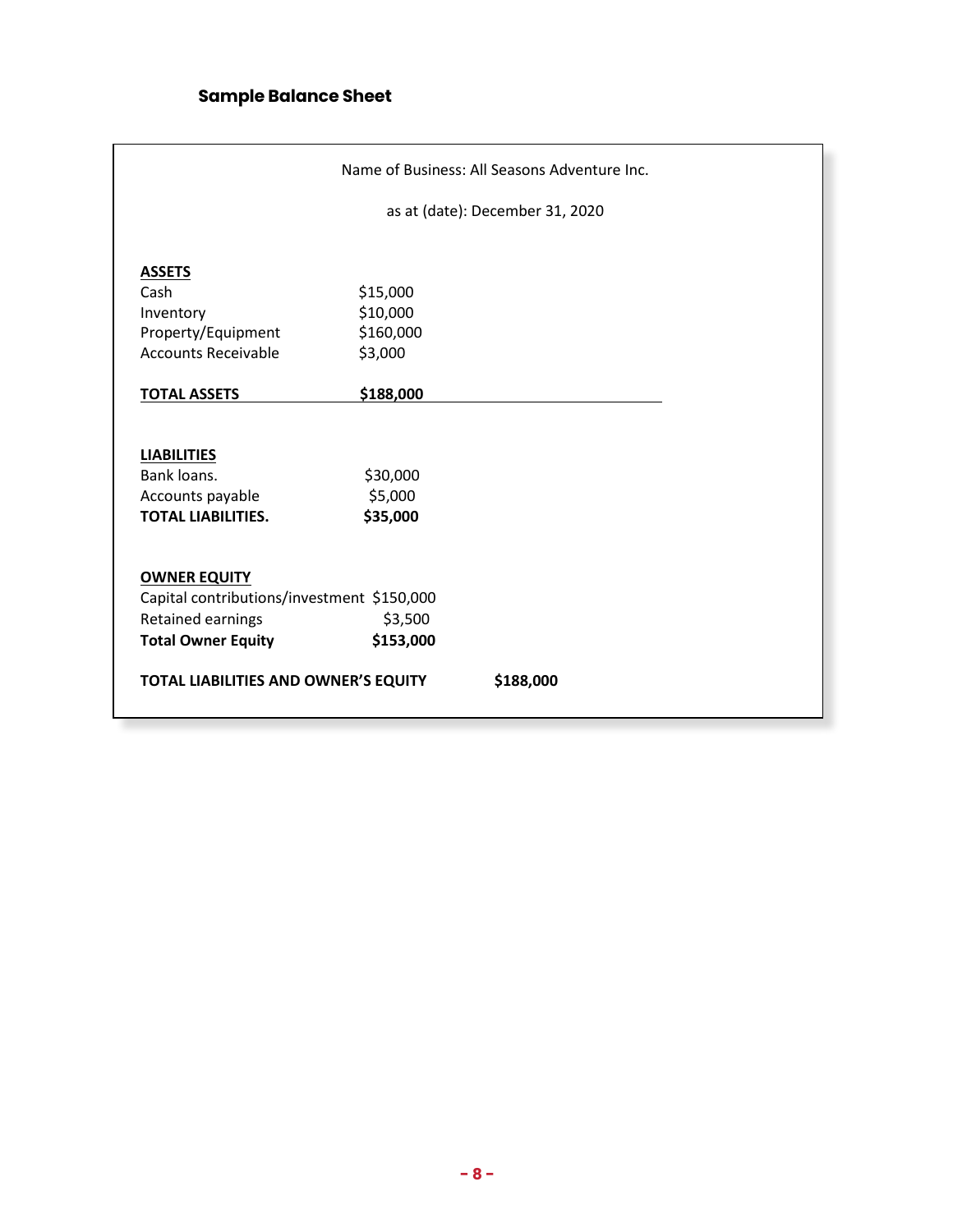# **Cash Flow Statement**

This shows the flow of cash for an accounting period – how much cash is going in and how much cash is going out.

A cash flow statement serves two important functions:

To track how money is raised and spent, disclosing how a company raised money and how it spent those funds during a given period.

To measure ability to cover expenses. Generally speaking, if a company is consistently bringing in more cash than it spends the company is considered to be of good value.

The cash flow statement is usually divided into three sections.

# **Operating**

- Cash flow for day-to-day operations
- Examples: Customer revenue, tax payments, interest, supplies purchased

# **Investing**

- Cash flow generated from or consumed by assets
- Examples: Sale of a vehicle or purchase of a building

# **Financing**

- Cash flow in from selling stocks or bonds or borrowing
- Cash flow out from purchasing stock back, paying out dividends, and repaying borrowed money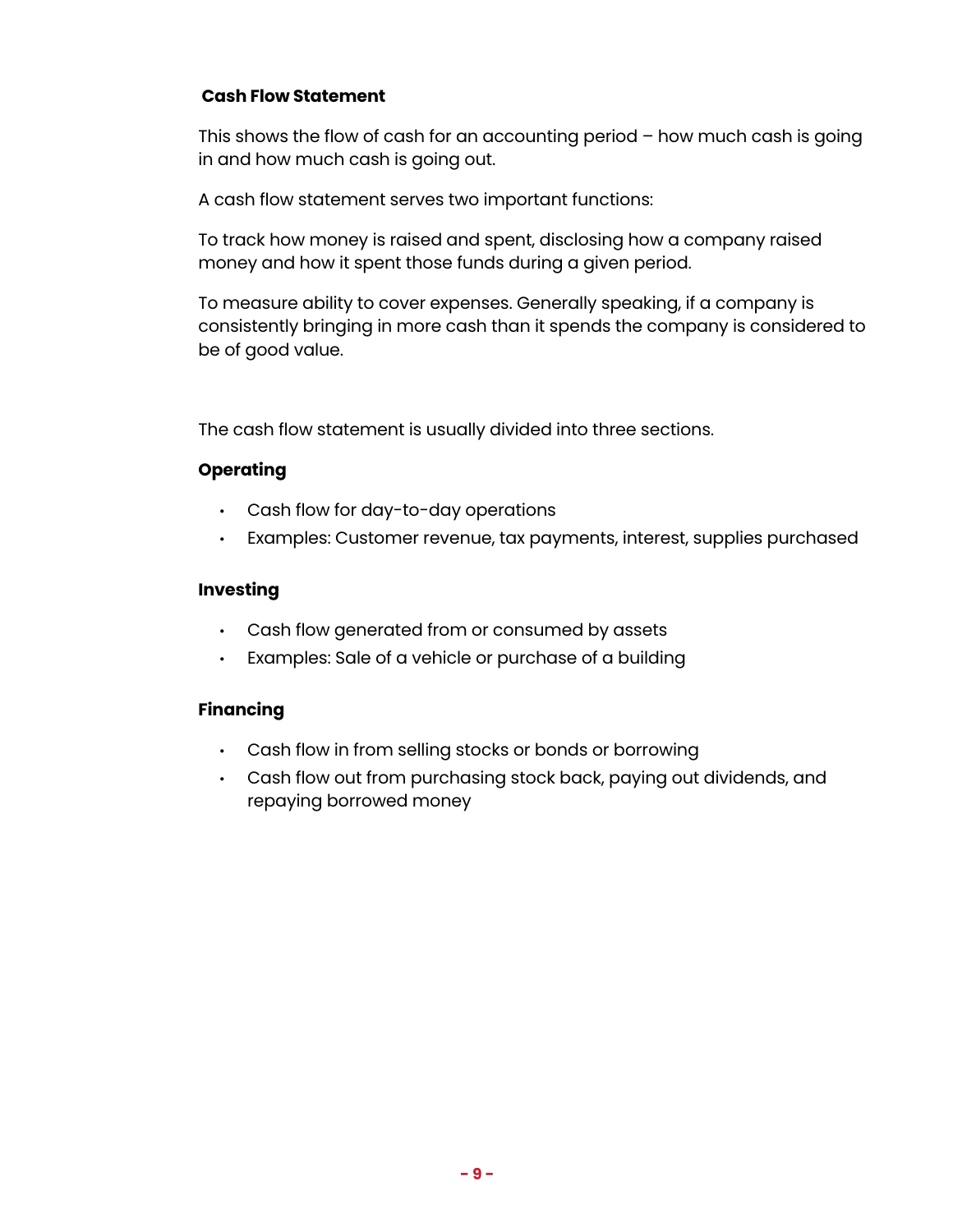### **Sample Cash Flow Statement**